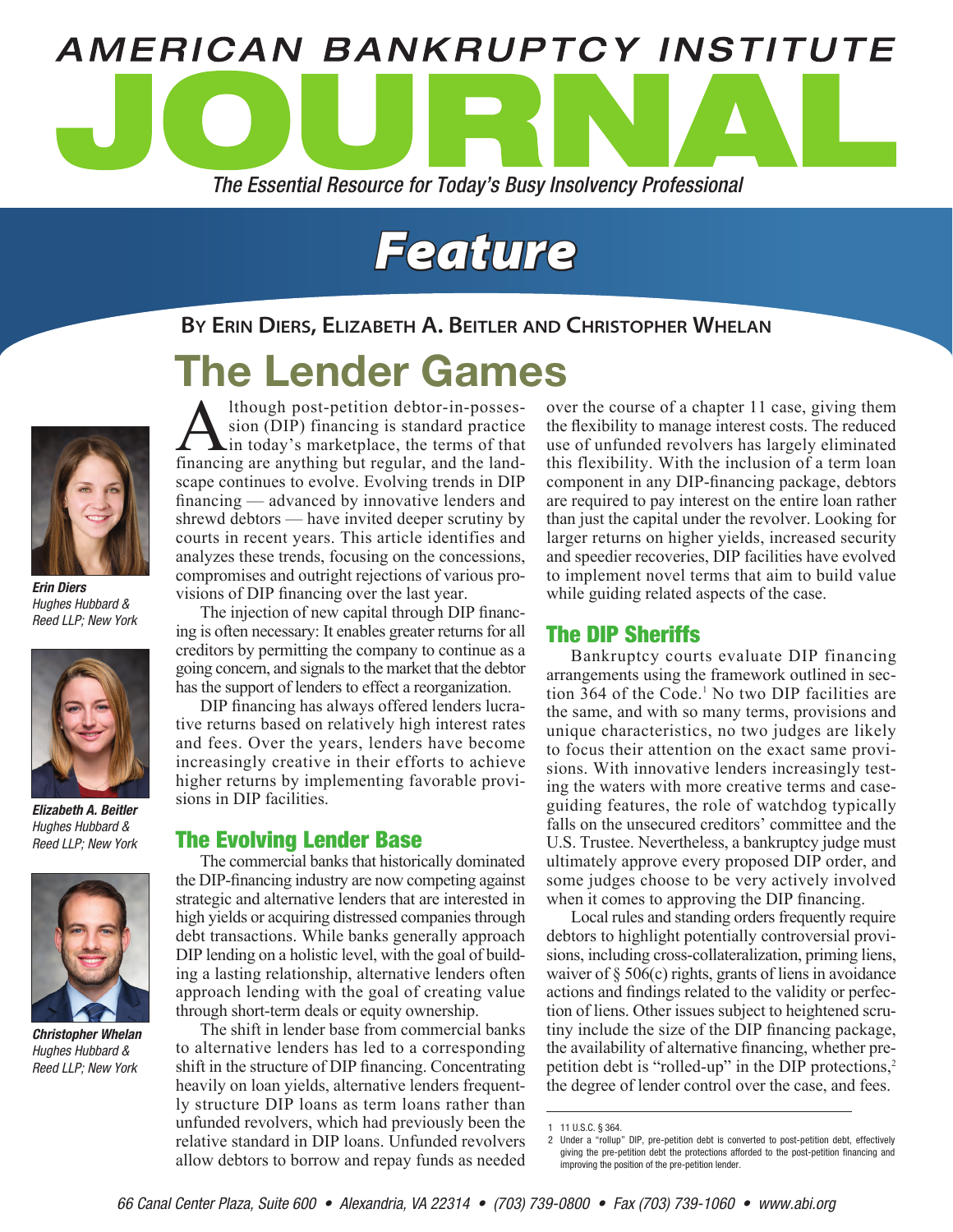#### Size Matters

Judges are skeptical of DIP financing packages that are either insufficient to keep the estate administratively solvent or, in the alternative, exceed the needs of the debtor. For example, in *Orchid Paper Products Co.*, in response to arguments from the unsecured creditors' committee that a heavily restricted \$11 million DIP facility was insufficient to pay existing administrative expenses, including post-petition trade payables, Hon. **Mary F. Walrath** rejected the debtor's request for final approval of the DIP facility.3

Judges are equally skeptical of lenders attempting to finance more than the debtor needs. In *SportCo Holdings Inc.*, the debtors sought permission to access \$15 million in DIP financing.<sup>4</sup> Hon. **Laurie Selber Silverstein** found the amount of the facility unnecessary, citing the debtors' recent positive cash flow.<sup>5</sup> The lender appeared to be lending more than was necessary to capitalize on accruing additional interest payments. Judge Silverstein reduced the loan amount to \$10 million, delaying further amounts until necessary.<sup>6</sup>

#### No Alternative Financing Available

Judges' flexibility to challenge overreaching DIP provisions are sometimes hamstringed by a lack of viable alternatives. Section 364(c) of the Bankruptcy Code requires a debtor seeking postpetition financing on a secured basis to demonstrate an inability to obtain financing on more favorable terms.<sup>7</sup> Beyond this threshold, the availability of other secured financing can greatly influence the terms of the final DIP facility. Facing the predicament of permitting overreaching provisions versus leaving a debtor in a liquidity crisis, judges have sometimes voiced their concerns about certain provisions being approved, acknowledging that their approval hinged on the lack of other financing. It is not clear what weight this absence carries, but it certainly assists in pushing the pendulum in the lenders' favor.

In a clear example, Hon. **Kevin J. Carey** (now retired) approved approximately \$1.2 billion in DIP financing for the bankrupt ATD Corp., which included, among other things, a \$639 million rollup.8 The rollup was "extraordinary" and gave Judge Carey "pause" when reviewing the amount of the facility.<sup>9</sup> The debtor recognized the rollup as not being the "preferred approach in the district."10 However, citing a lack of alternative financing and a proposed restructuring-support agreement with the

majority of unsecured noteholders' support, Judge Carey approved the DIP financing over the objection of the U.S. Trustee.<sup>11</sup>

In a more recent and "creative" financing structure, the *Hexion TopCo* debtors made an unusual request: For a nondebtor affiliate to secure \$700 million in DIP financing, the debtors pledged a large number of their unencumbered assets.<sup>12</sup> The U.S. Trustee objected on the grounds that \$350 million would initially be borrowed by a nondebtor who would then use it to pay off prepetition debt owed by both debtor entities and nondebtor foreign affiliates through a complex series of intercompany transactions. The debtors argued that this structure would "take advantage of substantial pockets of unencumbered value to secure the financing they need[ed] on what is effectively a non-priming basis."13 The unencumbered value, paired with support of the vast majority of secured creditors, as well as a declaration detailing a "robust marketing process for DIP financing," proved enough to satisfy the court. Although this structure was unusual, Hon. **Kevin Gross** approved the financing, finding that it was necessary and no better financing was available.<sup>14</sup>

The determinative factor in each of these cases was the lack of alternate financing and the "reasonable commercial" efforts made by the debtors pre-petition in marketing such financing. If the choice facing bankruptcy judges is approving the proposed DIP financing, despite potential lender overreaching versus denying financing to the debtor, judges tend to permit the onerous financing arrangement to move forward at the risk of thwarting the debtor's chance of reorganizing (even if they may note their reservations about the financing on the record).

#### Rollup in Proportion to New Money

Despite judges' general reluctance to permit the rollup of pre-petition debt, rollups have become a common feature of DIP facilities and the debate has moved to how much will be rolled up. The pace at which the pre-petition debt is rolled up appears to play a substantial role in how large of a rollup will be approved and how much new money is required. In *Kona Grill Inc.*, the DIP agreement called for \$6 million in a new money term loan and a \$33.2 million rollup to occur primarily on a "creeping" basis.<sup>15</sup> That is, rather than drawing on the DIP facility to pay down the pre-petition debt, the debtors agreed to pay the pre-petition debt over time from the debtors' working capital. Hon. **Christopher S. Sontchi** said he was "not disturbed" that a creeping rollup of pre-petition debt was being

*Erin Diers, Elizabeth Beitler and Christopher Whelan are associates in Hughes Hubbard & Reed LLP's Corporate Reorganization and Bankruptcy Group in New York.*

<sup>3</sup> Tr. of Record, *In re Orchid Paper Prods. Co.*, No. 19-10729 (MFW) (Bankr. D. Del. May 30, 2019), ECF No. 213 at 173.

<sup>4</sup> *In re SportCo Holdings Inc.*, No. 19-11299 (MFW) (Bankr. D. Del. June 11, 2019), ECF No. 34-1 at 20.

<sup>5</sup> Tr. of Record, *In re SportCo*, No. 19-11299 (MFW) (Bankr. D. Del. June 11, 2019), ECF No. 49 at 38-40. 6 *Id*. at 79.

<sup>7</sup> 11 U.S.C. § 364(c).

<sup>8</sup> *See In re ATD Corp.*, No 18-12221 (KJC) (Bankr. D. Del. Oct. 5, 2018), ECF No. 109.

<sup>9</sup> Tr. of Record, *In re ATD*, No 18-12221 (KJC) (Bankr. D. Del. Oct. 5, 2018), ECF No. 166 at 50. 10 *Id*. at 40.

<sup>11</sup> *Id*. at 46-51, 60.

<sup>12</sup> *See* Interim DIP Motion, *In re Hexion TopCo LLC*, No. 19-10684 (KG) (Bankr. D. Del. April 1, 2019), ECF No. 62, at 3-4.

<sup>13</sup> *Id*. at 4.

<sup>14</sup> Tr. of Record, *In re Hexion*, No. 19-10684 (KG) (Bankr. D. Del. April 2, 2019), ECF No. 107 at 38. 15 *See* Interim DIP Motion, *In re Kona Grill Inc.*, No. 19-10953 (CSS) (Bankr. D. Del. May 1, 2019), ECF No. 15-1.